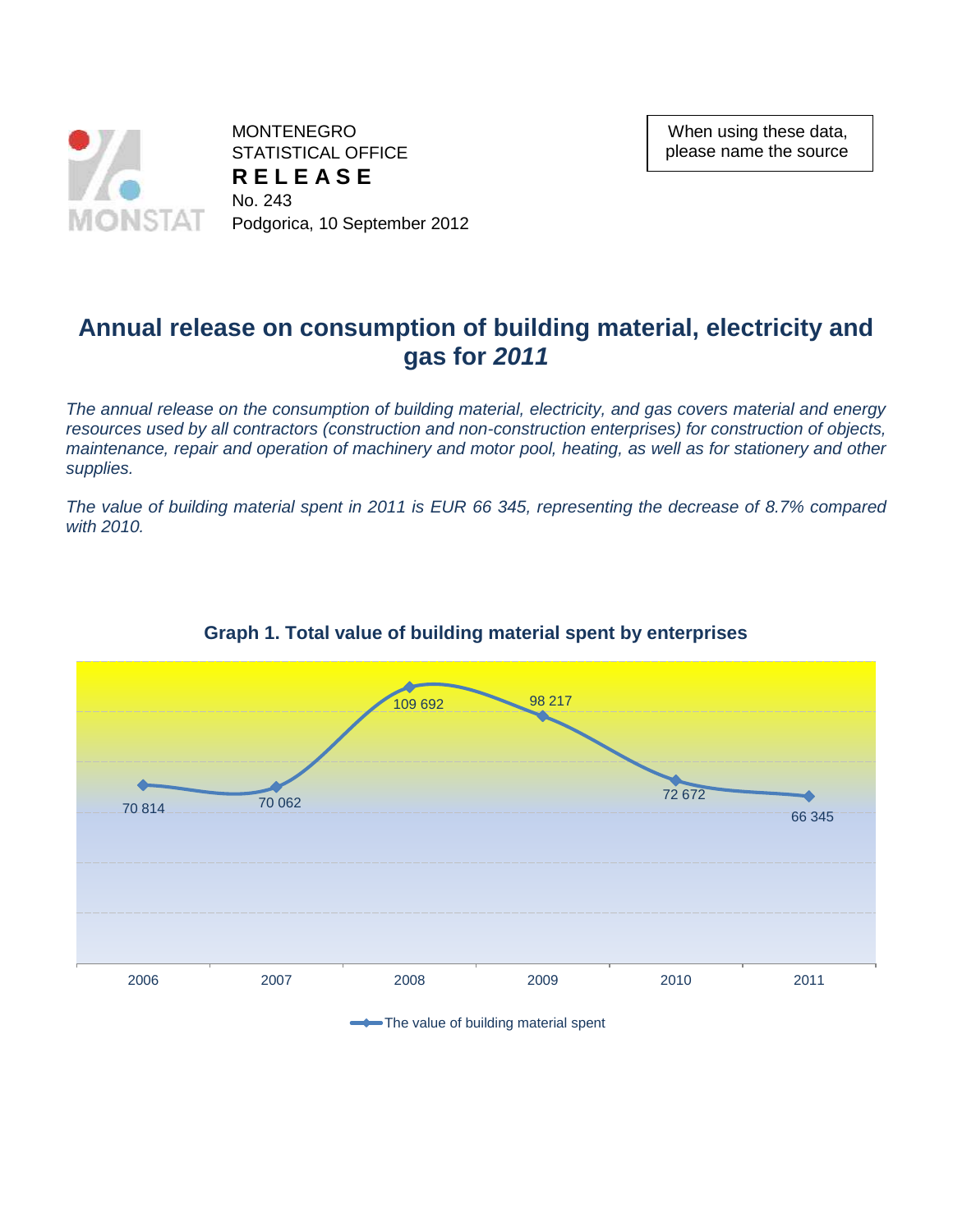| <b>Aggregates</b>                                                                       | Unit of<br>measurement | 2009    | 2010    | 2011    |  |
|-----------------------------------------------------------------------------------------|------------------------|---------|---------|---------|--|
| <b>Building elements</b>                                                                |                        |         |         |         |  |
| Solid brick                                                                             | Thous.pcs NF           | 1 1 8 8 | 303     | 1 4 7 2 |  |
| <b>Perforated brick</b>                                                                 | Thous.pcs NF           | 490     | 289     | 987     |  |
| Solid facade brick                                                                      | Thous.pcs NF           | 110     | 1 0 2 1 | 1 0 2 7 |  |
| Hollow clay blocks                                                                      | Thous.pcs NF           | 970     | 1 0 8 8 | 517     |  |
| Facade blocks                                                                           | Thous.pcs NF           | 510     | 138     | 136     |  |
| Brick and blocks, based on cement, slag and dross                                       | Thous.pcs NF           | 763     | 770     | 2634    |  |
| Brick and blocks made from other materials (kermesite, "siporex")                       | Thous.pcs NF           | 122     | 64      | 2       |  |
| <b>Elements for ceilings and arches</b>                                                 |                        |         |         |         |  |
| Floor bricks and inserting bricks                                                       | Thous.pcs NF           | 176     | 100     | 1 2 8 1 |  |
| Beams, half-assembly and assembly for arches (clay elements)                            | Thous.m                | 35      | 23      | 59      |  |
| Blocks for ceilings and arches (on the basis of cement)                                 | Thous.pcs              | 60      | 9       | 5       |  |
| <b>Prefabricated elements and finished constructions</b>                                |                        |         |         |         |  |
| Light building boards for outside walls                                                 | m <sup>2</sup>         | 1800    | 300     | 250     |  |
| Boards for walls facing                                                                 | m <sup>2</sup>         | 3614    |         |         |  |
| Light building boards for partition walls                                               | m <sup>2</sup>         | 3 2 5 0 |         |         |  |
| Light building boards for ceilings                                                      | m <sup>2</sup>         | 7 4 0 0 | 6950    | 4 9 6 0 |  |
| Light building isolation boards                                                         | m <sup>2</sup>         | 11 950  | 10 2 20 | 6 2 8 4 |  |
| Plaster boards, all types                                                               | m <sup>2</sup>         | 82 939  | 71 882  | 33 862  |  |
| Steel constructions for bridges                                                         | t                      | 10      |         |         |  |
| Other steel constructions, all types (roofs, pillars, frames, scaffoldings              | t                      | 140     | 200     | 235     |  |
| and similar)<br>Building constructions and prefabricated elements for civil engineering | t                      | 964     | 354     | 1419    |  |
| High buildings prefabricated constructions elements                                     | t                      |         |         |         |  |
| Wooden construction (finished roof constructions)                                       | m <sup>3</sup>         | 1 2 9 7 | 218     | 2 1 2 9 |  |
| <b>Binder material</b>                                                                  |                        |         |         |         |  |
| Quicklime                                                                               | t                      | 102     | 191     | 201     |  |
| Lime, hydrated                                                                          | t                      | 942     | 567     | 923     |  |
| Plaster, baked                                                                          | t                      | 159     | 162     | 6       |  |
| Portland cement                                                                         | t                      | 15 640  | 14 3 62 | 10 29 2 |  |
| Cement, other types                                                                     | t                      | 20 699  | 8 9 8 6 | 13 5 25 |  |
| Plastic building materials                                                              | t                      | 75      | 48      | 1 0 0 0 |  |
| Cement mortars, all types                                                               | m <sup>3</sup>         | 4 4 3 1 | 2 2 9 3 | 15 8 66 |  |
| Concrete, fresh                                                                         | m <sup>3</sup>         | 195 313 | 126 970 | 77 466  |  |
| Asphalt                                                                                 | t                      | 186788  | 287 601 | 224 038 |  |

# **Table 1. Quantity of spent building material, electricity, and gas**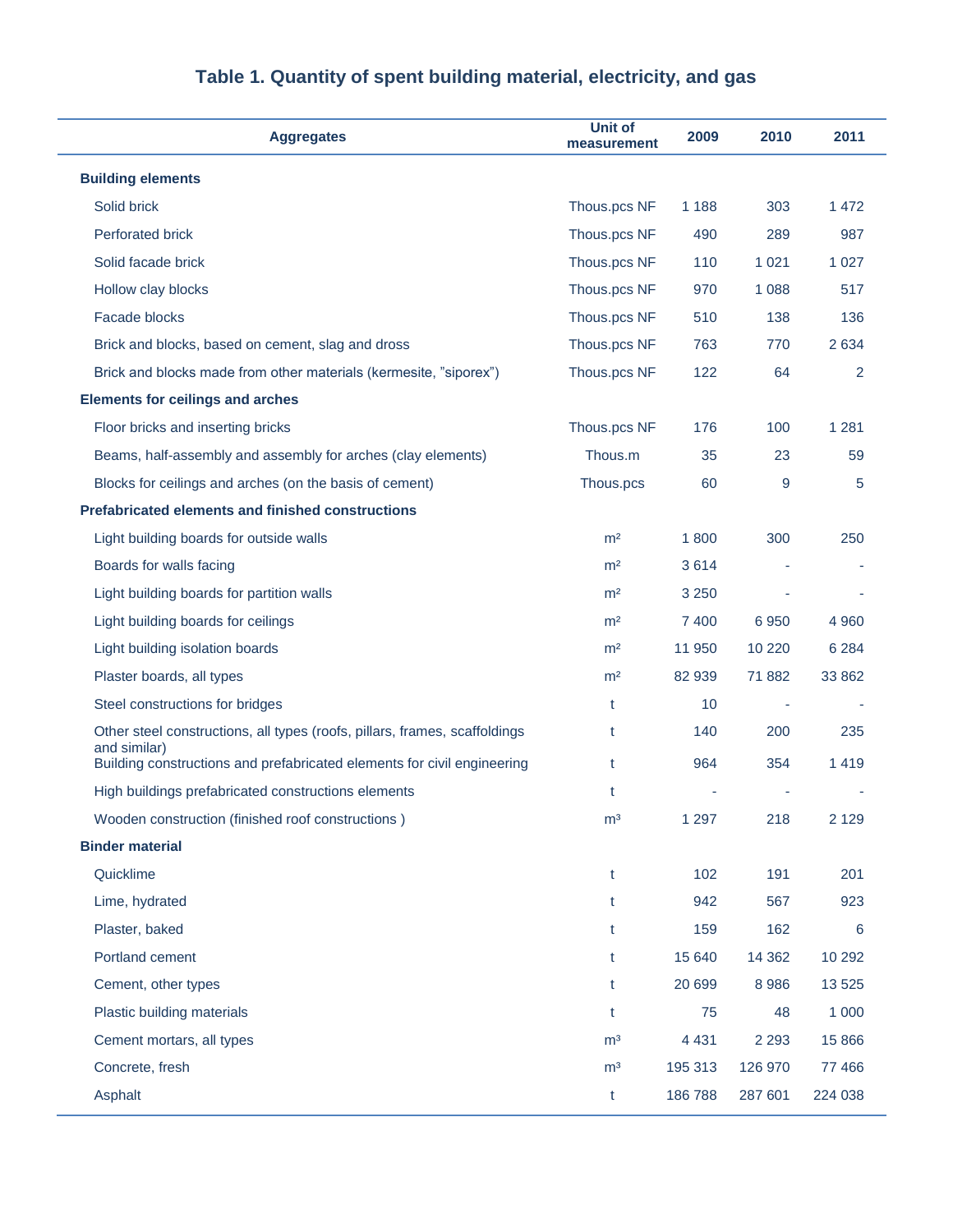| <b>Aggregates</b>                                                        | Unit of<br>measurement | 2009    | 2010    | 2011    |
|--------------------------------------------------------------------------|------------------------|---------|---------|---------|
| Aggregates and profiled material of stone                                |                        |         |         |         |
| Profiled material of stone (curbstone, fence, stone cube, etc.)          | m <sup>3</sup>         | 3 607   | 1 1 3 5 | 2 4 8 9 |
| Crashed technical stone and marble, all types                            | m <sup>3</sup>         | 43 4 84 | 1 4 0 9 | 4 1 1 5 |
| Broken stone and small size stone                                        | m <sup>3</sup>         | 75 209  | 7621    | 8628    |
| Aggregates for concrete                                                  | m <sup>3</sup>         | 264 833 | 200 848 | 54 187  |
| Gravel                                                                   | m <sup>3</sup>         | 55 095  | 30 489  | 39 709  |
| Sand                                                                     | m <sup>3</sup>         | 22 24 2 | 13 3 69 | 14 674  |
| Terrazzo- granulates                                                     | t                      | 1 1 1 0 | 380     |         |
| <b>Reinforcing and attaching material</b>                                |                        |         |         |         |
| Concrete steel                                                           | t                      | 14 129  | 4571    | 5963    |
| Wire, black and galvanized                                               | kg                     | 76 734  | 54 851  | 49732   |
| Other iron sections, heavy, medium and light                             | t                      | 577     | 482     | 782     |
| Various elements for reinforced concrete (reinforcing nets, wall canvas) | t                      | 5992    | 3773    | 2 4 6 5 |
| <b>Nails</b>                                                             | kg                     | 135 482 | 106 301 | 54 311  |
| <b>Timber</b>                                                            |                        |         |         |         |
| Timber, conifer (sawn, hewn)                                             | m <sup>3</sup>         | 35 588  | 4 9 20  | 3 0 28  |
| Timber, conifer (round)                                                  | m <sup>3</sup>         | 557     | 50      | 500     |
| Timber, deciduous (sawn and hewn)                                        | m <sup>3</sup>         | 633     | 347     | 2 0 0 4 |
| Timber, deciduous (round)                                                | m <sup>3</sup>         | 18      | 4       | 350     |
| Boards for panelling                                                     | m <sup>3</sup>         | 758     | 296     | 759     |
| Mining wood                                                              | m <sup>3</sup>         |         |         | 50      |
| Sleepers all types                                                       | piece                  |         | 100     | 579     |
| <b>Isolation material and coatings</b>                                   |                        |         |         |         |
| Roofing boards, all types                                                | roll                   | 6880    | 1518    | 2839    |
| Bitumen, bitulit, bituminous jute, strips, matters, emulsions etc.       | t                      | 10 3 24 | 12 953  | 2874    |
| Expanded polystyrene                                                     | kg                     | 52 032  | 21 100  | 161 212 |
| Other isolation materials (glass wool, mineral wool. etc.)               | t                      | 105     | 56      | 221     |
| Paints (all types), varnishes, enamels, dissolvent etc.                  | kg                     | 424 767 | 219 749 | 168 964 |
| <b>Roofing material</b>                                                  |                        |         |         |         |
| Corrugated and plane sheets of "salonite" and asbestos                   | m <sup>3</sup>         | 2 1 2 8 | 195     | 300     |
| Plane, corrugated and interlocking title                                 | Thous.pcs              | 298     | 1 5 5 4 | 213     |
| Other roofing material (concrete tiles, plastic boards)                  | m <sup>2</sup>         | 11 290  | 10 452  | 8819    |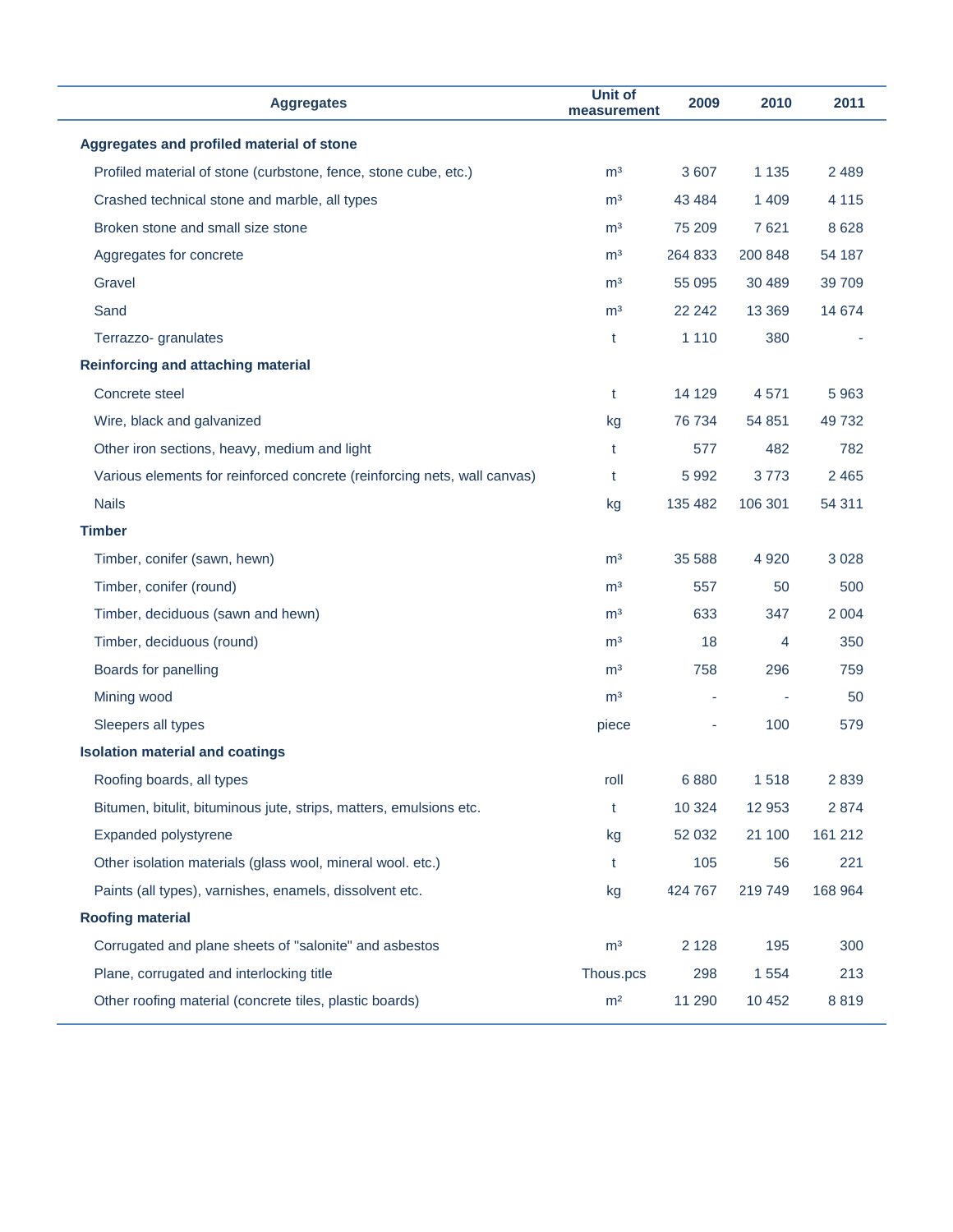| <b>Aggregates</b>                                                                        | <b>Unit of</b><br>measurement | 2009    | 2010    | 2011         |
|------------------------------------------------------------------------------------------|-------------------------------|---------|---------|--------------|
| <b>Material for floor wall covering</b>                                                  |                               |         |         |              |
| Vinyl and asbestos boards and other artificial flooring masses                           | t                             |         |         |              |
| Ceramic titles (wall, floor and facade)                                                  | m <sup>2</sup>                | 126 832 | 108 394 | 51 232       |
| Ceramic and marble facing boards                                                         | m <sup>2</sup>                | 24 050  | 11 686  | 4 1 5 2      |
| Tiles of grinded stone and marble                                                        | m <sup>2</sup>                | 3 4 2 0 | 748     |              |
| Terrazzo boards                                                                          | m <sup>2</sup>                | 30      | 254     | 6 2 9 7      |
| Plywood, panel, fibreboard and other wood based boards                                   | m <sup>2</sup>                | 1 1 1 7 | 517     | 679          |
| Parquet (breech, oak and other)                                                          | m <sup>2</sup>                | 39 662  | 26 384  | 26 0 27      |
| Laminated parquet                                                                        | m <sup>2</sup>                | 2 5 3 7 | 7479    | 5874         |
| Ceiling and wall panelling                                                               | m <sup>2</sup>                | 3 0 2 5 | 3 4 5 9 | 4 7 4 5      |
| Plastic boards for walls                                                                 | m <sup>2</sup>                |         |         |              |
| Wallpapers, all types                                                                    | m <sup>2</sup>                |         |         |              |
| Material for plumping, sewerage system, heating, ventilation, for<br>sanitary facilities |                               |         |         |              |
| Pipes, seamless                                                                          | kg                            | 134 904 | 59 30 5 | 13 502       |
| Pipes, seamed                                                                            | kg                            | 31 441  | 13 140  | 45 516       |
| Cast iron pipes and fittings                                                             | kg                            | 211 115 | 272 382 | 14 6 58      |
| Pipes, plastic, all types                                                                | kg                            | 284 611 | 242 803 | 173 720      |
| Pipe fittings and flanges                                                                | kg                            | 26 570  | 6 100   | 8 3 2 3      |
| Pipes, lead                                                                              | t                             | ÷       | 242     |              |
| Ceramics, sewage tubes                                                                   | t                             | 19      | 189     | 7 0 0 0      |
| Pipes, of asbestos-cement                                                                | t                             | ÷       | 210     |              |
| Pipes, concrete, all types                                                               | t                             | 1763    | 3 0 5 9 | 1768         |
| Ceramics, sanitary                                                                       | piece                         | 3523    | 3 2 3 7 | 5 6 3 9      |
| Sanitary equipment, of plate and cast iron                                               | piece                         | 280     | 122     | 198          |
| Plastics sanitary equipment                                                              | piece                         | 1 3 5 6 | 980     | 4 4 4 4      |
| Other ceramic for construction (titles for stoves and fireplaces, technical              | piece                         | 1       | à,      | $\mathbf{1}$ |
| ceramic, etc.)<br><b>Heating furnaces</b>                                                | piece                         | 21      | 77      | 14           |
| Radiators, all types                                                                     | m <sup>2</sup>                | 2790    | 1 4 8 1 | 984          |
| <b>Material for power supply installations</b>                                           |                               |         |         |              |
| Ropes and wires, copper                                                                  | kg                            | 17 690  | 13 3 29 | 15 3 94      |
| Wire, of aluminium and aluminium alloys                                                  | kg                            | 20 5 62 | 14 5 57 | 12 2 2 9     |
| Ropes, of aluminium and ferro - aluminium                                                | kg                            | 3 9 5 0 | 3 0 5 0 |              |
| Conductors, insulated (poly-vinyl chloride, rubber etc.)                                 | m                             | 163744  | 186 236 | 129 845      |
| Cables, all types                                                                        | m                             | 137 581 | 784 978 | 329 128      |
| Installation material (switches, plugs, boxes, lamp holders)                             | <b>EUR thousand</b>           | 402     |         |              |
| Electric insulators, all types                                                           | t                             | 3       | 1       | 9            |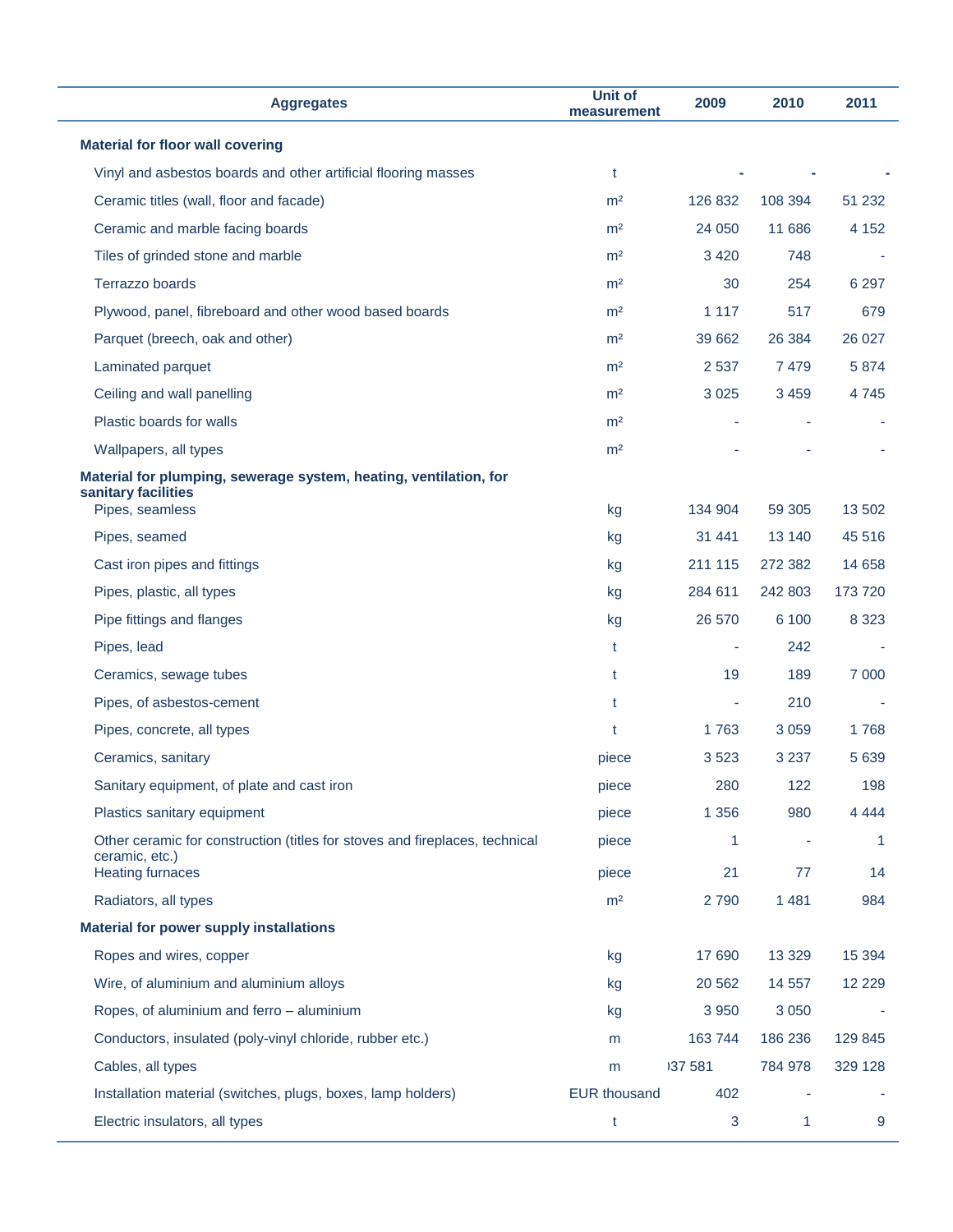| <b>Aggregates</b>                                                                                                    | <b>Unit of</b><br>measurement | 2009    | 2010   | 2011           |
|----------------------------------------------------------------------------------------------------------------------|-------------------------------|---------|--------|----------------|
| Other material and elements for incorporating                                                                        |                               |         |        |                |
| Rails and accessories                                                                                                | t                             | 1       |        | 4              |
| Plates and sheets, black                                                                                             | kg                            | 51 950  | 29 771 | 5 3 4 7        |
| Zinc galvanized plates and sheets                                                                                    | kg                            | 57 366  | 34 752 | 22 957         |
| Aluminium plates and sheets                                                                                          | kg                            | 64 30 3 | 17 994 | 320            |
| Glass, heat insulation                                                                                               | m <sup>2</sup>                | 31 527  | 26 169 | 7 0 2 5        |
| Glass sheets, other types                                                                                            | m <sup>2</sup>                | 21 286  | 22 876 | 8780           |
| Non-ferrous metals joinery (windows, doors, blinds)                                                                  | t                             | 261     | 257    | 1              |
| Building metal elements (iron sheet pipes and chimneys, steel windows,                                               | t                             | 30      | 30     | $\overline{7}$ |
| doors, Venetian blinds)<br>Doors and windows, wooden, all types                                                      | piece                         | 12 966  | 9781   | 6586           |
| Material for fitting in (built-in furniture, window blinds)                                                          | <b>EUR thousand</b>           | 245     | ÷,     |                |
| Other material not mentioned elsewhere (for repairs, machinery and<br>vehicles<br>maintenance, stationery and other) | <b>EUR thousand</b>           | 1945    |        |                |
| <b>Consumed power material</b>                                                                                       |                               |         |        |                |
| <b>Bitumen</b>                                                                                                       | t                             |         |        | 8 0 6 7        |
| Motor petrol for transport                                                                                           | t                             |         |        | 80             |
| Motor petrol for drive                                                                                               | t                             |         |        | 149            |
| Diesel petrol for transport                                                                                          | t                             |         | ä,     | 3740           |
| Diesel petrol for drive                                                                                              | t                             |         | ÷      | 2 5 9 7        |
| Gas/Diesel oil and fuel oil                                                                                          | t                             |         |        | 989            |
| Crude oil                                                                                                            | $\mathsf{t}$                  |         |        |                |
| Coal, all types                                                                                                      | t                             | 34      | ä,     | 61             |
| Other petroleum products                                                                                             | t                             |         |        | 4              |
| Other fuels                                                                                                          |                               |         | ÷      | 100 000        |
| Electricity                                                                                                          | <b>KWh</b>                    | 8 1 3 5 | 13 176 | 9 2 1 8        |
|                                                                                                                      |                               |         |        |                |